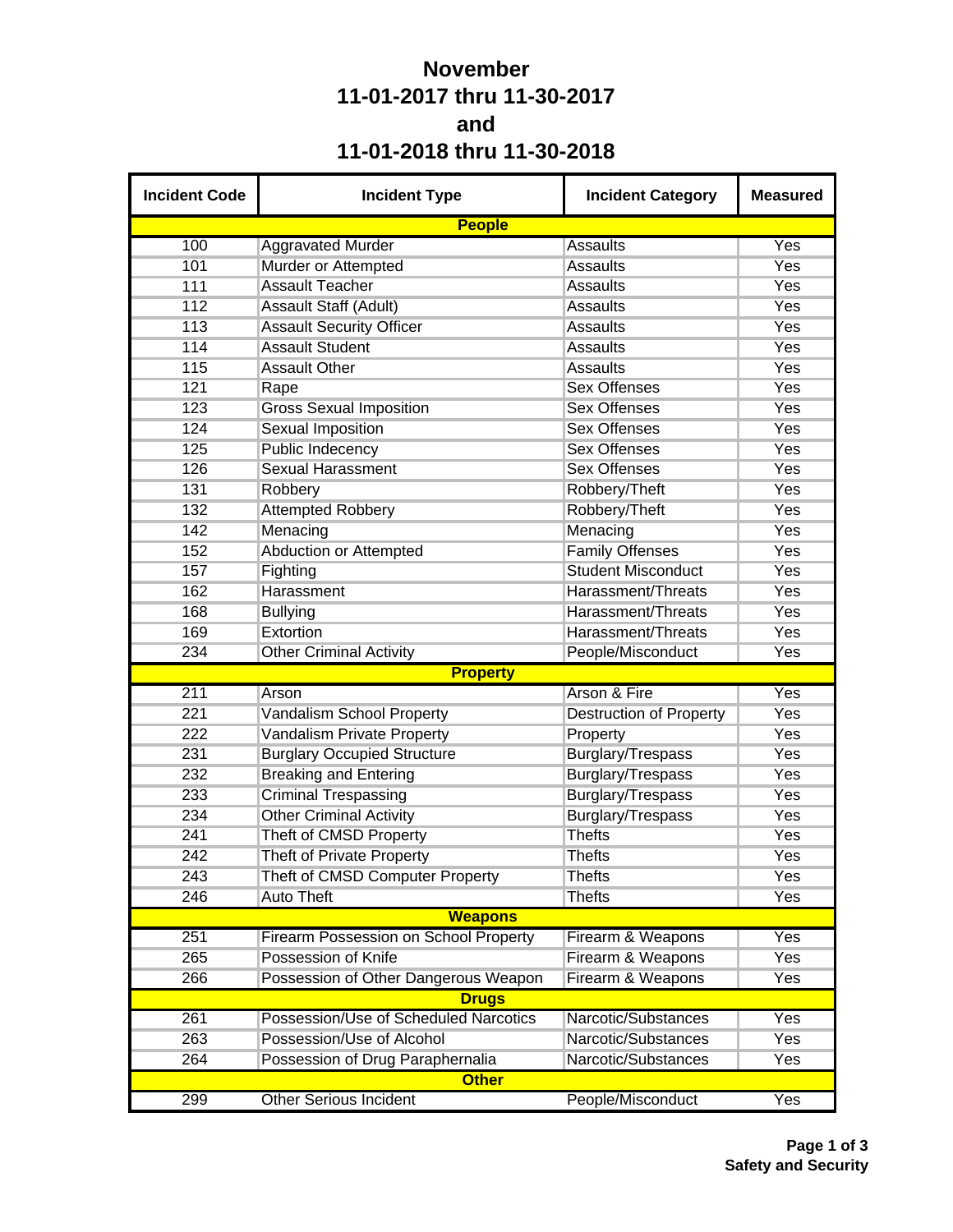## *Safety and Security Monthly Summary - November*

| <b>High School</b>                           |        |          |                    |       |       |                                              | K8                   |                |                |        |                |            |
|----------------------------------------------|--------|----------|--------------------|-------|-------|----------------------------------------------|----------------------|----------------|----------------|--------|----------------|------------|
| <b>All Incidents</b>                         |        |          |                    |       |       |                                              | <b>All Incidents</b> |                |                |        |                |            |
| Nov 17-18                                    |        |          | 55                 |       |       | Nov 17-18                                    |                      |                | 57             |        |                | Nov 17-    |
| Nov 18-19                                    |        |          | 63                 |       |       | Nov 18-19                                    |                      |                | 92             |        |                | Nov 18     |
| Change                                       |        |          | 15%                |       |       | Change                                       |                      |                | 61%            |        |                | Change     |
| <b>Quantity - Measured Serious Incidents</b> |        |          |                    |       |       | <b>Quantity - Measured Serious Incidents</b> |                      |                |                |        |                | Q          |
|                                              | People | Property | Weapons            | Drugs | Other |                                              | People               | Property       | Weapons        | Drugs  | Other          |            |
| Nov 17-18                                    | 26     | 6        | 14                 |       |       | Nov 17-18                                    | 38                   | $\overline{4}$ | 5 <sup>1</sup> | 5      | 5              | Nov 17-    |
| $M = 40.40$                                  | $\sim$ |          | $0 \times 10^{-1}$ |       |       | 1.1.1.40.40                                  | $\sim$               | $\sim$         | $-1$           | $\sim$ | $\overline{A}$ | $1.1 - 40$ |



| High School |                      |           | K8                   |                     | <b>Monthly Total</b> |  |  |  |  |
|-------------|----------------------|-----------|----------------------|---------------------|----------------------|--|--|--|--|
|             | <b>All Incidents</b> |           | <b>All Incidents</b> |                     | <b>All Incidents</b> |  |  |  |  |
| Nov 17-18   | 55                   | Nov 17-18 | 57                   | Nov 17-18 (Monthly) | 112                  |  |  |  |  |
| Nov 18-19   | 63                   | Nov 18-19 | 92                   | Nov 18-19 (Monthly) | 155                  |  |  |  |  |
| Change      | 15%                  | Change    | 61%                  | Change              | 38%                  |  |  |  |  |

## **Quantity - Measured Serious Incidents Quantity - Measured Serious Incidents Quantity - Measured Serious Incidents**

| w<br>Φ<br>ဖာ<br>န္ပ<br>ᅙ<br>ω<br>∸<br>ත<br>Ф<br>௨<br>Ф<br>∸<br>CD.<br>ட<br>ᄔ<br>⋍ | മ<br>G)<br><b>__</b> | Φ               | ∸  | w<br>-<br>gs<br>ಕ<br>Φ |     | ∽<br>Φ |                     | ople<br>Φ<br>௨ | $\overline{\mathsf{D}}$<br>∸<br>ட | ၯ<br>ເບ | ვ,    |    |
|-----------------------------------------------------------------------------------|----------------------|-----------------|----|------------------------|-----|--------|---------------------|----------------|-----------------------------------|---------|-------|----|
| Nov 17-18<br><b>26</b><br>6                                                       | Nov 17-18            | 38 <sup>l</sup> |    | -51                    |     | 5      | Nov 17-18 (Monthly) | 64             | 10 <sup>1</sup>                   |         | 19 12 |    |
| Nov 18-19<br>10 15<br>31<br>61                                                    | Nov 18-19            | 59              | 81 | 5                      | -61 | 14     | Nov 18-19 (Monthly) | 90             | 14                                | 15      | 21    | 15 |



| <b>Monthly Total</b>       |                                              |          |         |       |       |  |  |  |  |  |  |
|----------------------------|----------------------------------------------|----------|---------|-------|-------|--|--|--|--|--|--|
| <b>All Incidents</b>       |                                              |          |         |       |       |  |  |  |  |  |  |
| Vov 17-18 (Monthly)<br>112 |                                              |          |         |       |       |  |  |  |  |  |  |
| Vov 18-19 (Monthly)        |                                              |          | 155     |       |       |  |  |  |  |  |  |
|                            |                                              |          |         |       |       |  |  |  |  |  |  |
| Change<br>38%              |                                              |          |         |       |       |  |  |  |  |  |  |
|                            | <b>Quantity - Measured Serious Incidents</b> |          |         |       |       |  |  |  |  |  |  |
|                            | People                                       | Property | Weapons | Drugs | Other |  |  |  |  |  |  |
| Vov 17-18 (Monthly)        | 64                                           | 10       | 19      | 12    |       |  |  |  |  |  |  |
| Vov 18-19 (Monthly)        | 90                                           | 14       | 15      | 21    | 15    |  |  |  |  |  |  |
|                            |                                              |          |         |       |       |  |  |  |  |  |  |